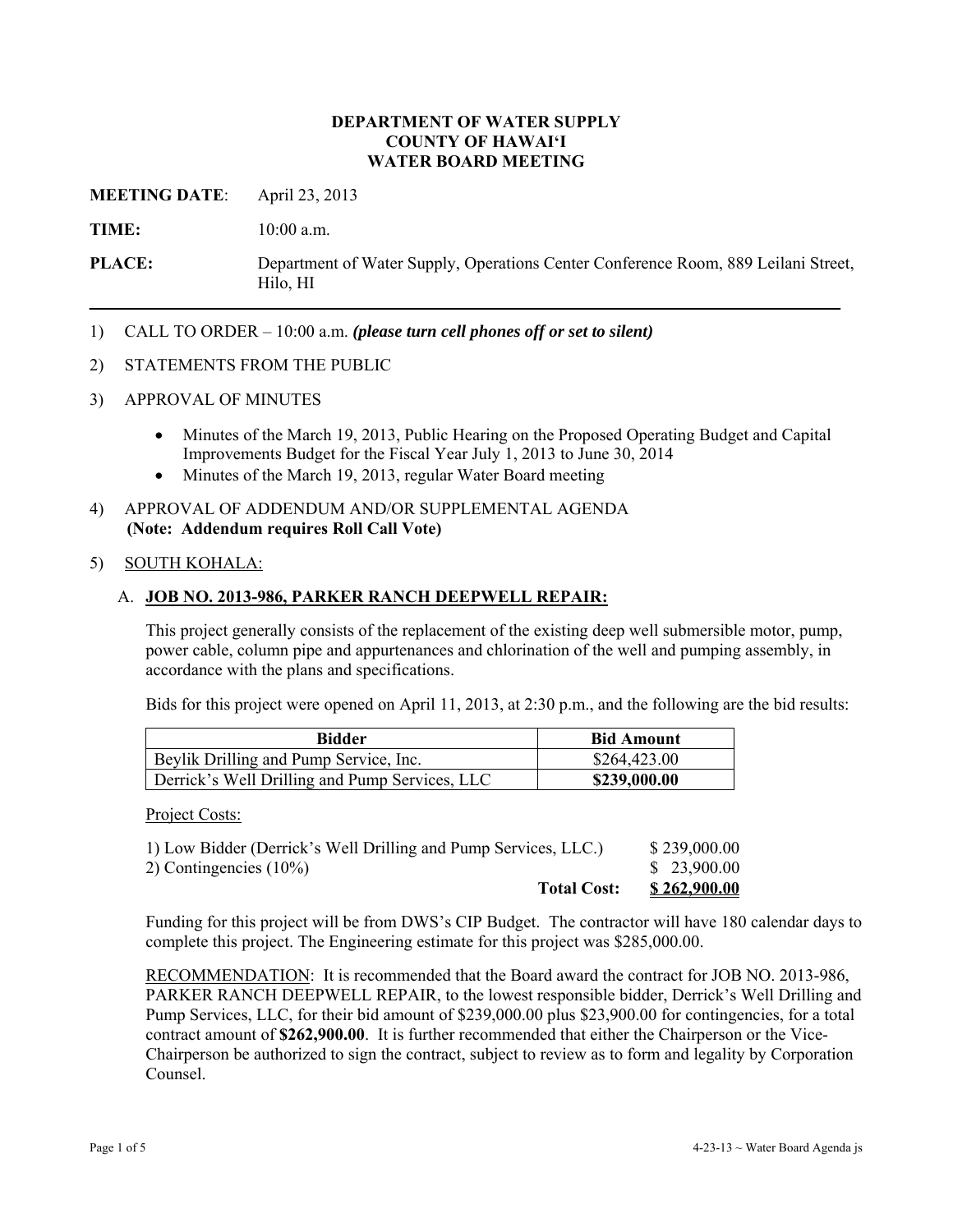### B. **WATER AGREEMENT BETWEEN DEPARTMENT OF HAWAIIAN HOMELANDS AND WATER BOARD RE: LALAMILO AND PU'UKAPU HOMESTEAD SUBDIVISIONS:**

The Department of Hawaiian Home Lands (DHHL) is requesting to enter into an agreement with the Water Board, as DHHL requires potable water for their Lālāmilo and Pu'ukapu Homestead subdivisions. The Department of Land and Natural Resources (DLNR) completed the drilling, casing and testing of the Waimea Exploratory Well in 1999. In 2003, DHHL requested an allocation of water from this well for the subdivisions. However, plans to complete the development of the well were put on hold. In 2004, the Department of Water Supply (DWS), with DLNR's concurrence, assumed the responsibility of developing the well.

With the dedication of DLNR's initial improvements, DLNR allocated 300 units of water to DHHL through an Inter-Governmental Agreement. As this well was intended to supply water for DHHL subdivisions, this agreement will allow DHHL to secure 441 additional units of water beyond the 300 units initially allocated.

Staff has reviewed the agreement and finds it acceptable.

RECOMMENDATION: It is recommended that the Board approve the agreement subject to the approval of the Corporation Counsel, and that either the Chairman or the Vice-Chairman be authorized to sign the documents.

## 6) NORTH KONA:

## A. **PALAMANUI CONSTRUCTION RIGHT-OF-ENTRY:**

The developer, Palamanui Global Holdings LLC (Palamanui), is requesting a construction right-of-entry to construct improvements on lands under the control of the Water Board. The improvements are required to complete their obligation under the Water Agreement dated June 15, 1999, and as amended by the First Amendment dated January 21, 2007.

RECOMMENDATION: It is recommended that the Board approve the construction right-of-entry document subject to the approval of the Corporation Counsel, and that either the Chairman or the Vice-Chairman be authorized to sign the documents.

## B. **QUEEN KA'AHUMANU HIGHWAY WIDENING – PHASE 2 PROJECT UPDATE:**

The State Department of Transportation, Highways Division (DOT) has submitted a letter requesting the participation by the Department of Water Supply (DWS) to fund an additional \$195,865.00 for the redesign of a portion of the Queen Ka'ahumanu Highway Widening – Phase 2 project by May 15, 2013, as well as an estimated amount of \$200,000.00 for added construction costs based on the redesign.

The letter reiterates the importance of meeting their deadline, so as to not affect the contract schedule any further. There is an existing Memorandum of Agreement (MOA) that was entered into between DWS and DOT in the amount of \$3,744,000.00, but this additional work is considered to be over and beyond that original scope, due to DOT's directive to re-align a portion of the highway to avoid archeological sites.

It is the Department's understanding that our commitment to fund the redesign is needed, or else the proposed water system will be removed from the contract. The Department has been in discussion with DOT regarding this matter, and this matter is being placed on the Agenda for discussion and possible action.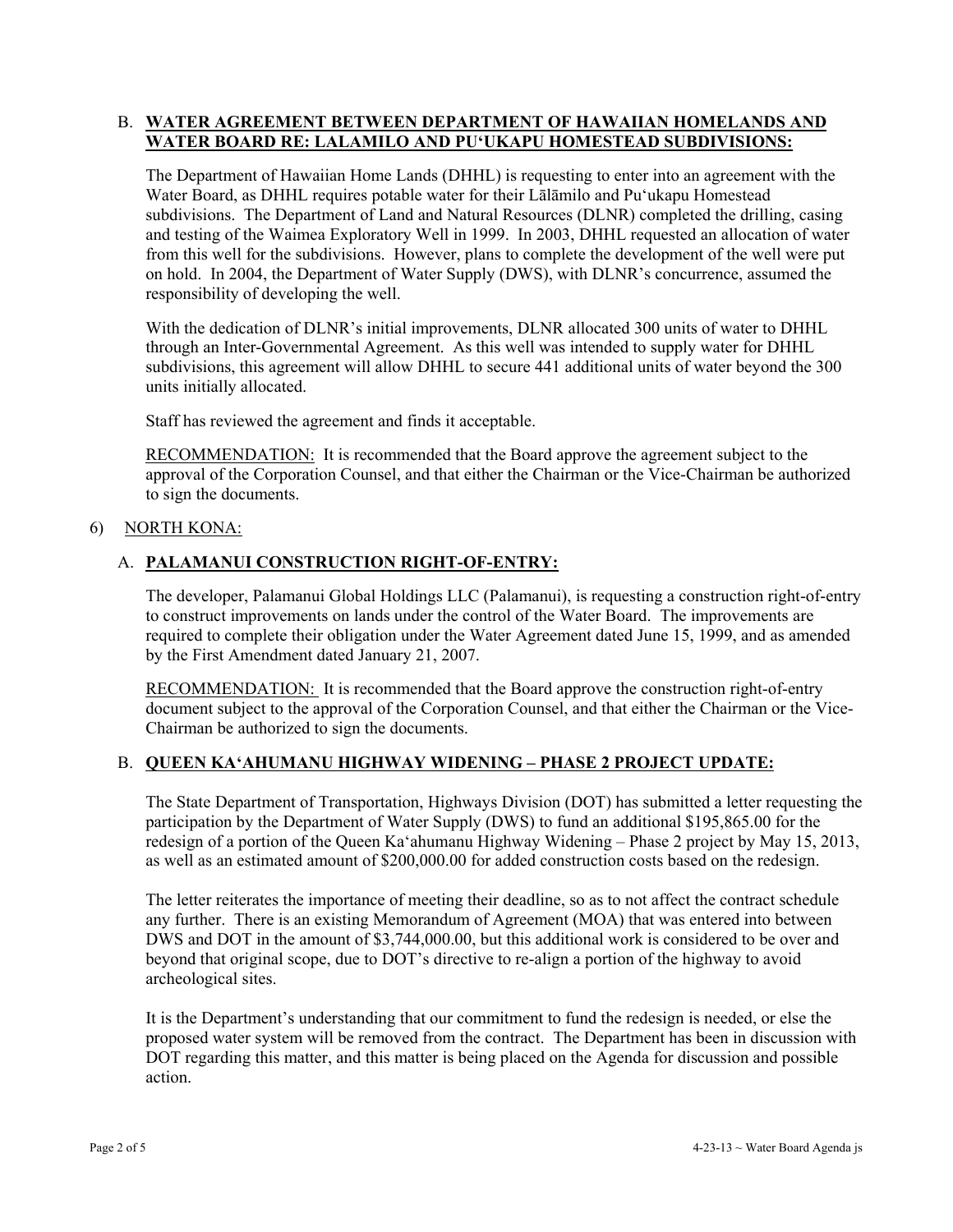### 7) MISCELLANEOUS:

### A. **DEDICATION OF WATER SYSTEMS:**

The Department has received the following documents for action by the Water Board. The water systems have been constructed in accordance with the Department's standards and are in acceptable condition for dedication.

#### **1. GRANT OF EASEMENT AND BILL OF SALE**

SKC Kapaau Subdivision No. 2006-000483 Grantor/Seller: Surety Kohala Corporation Tax Map Key: (3) 5-4-003: 002 Portion No. of Lots: 7 Zoning: A-20A Facilities Charge: *Not Applicable due to Sec.23-7*  Final Inspection Date: 03/18/2013 Water System Cost: \$16,968.00

# **2. GRANT OF EASEMENT AND BILL OF SALE**

 Punahoa Mauka Subdivision (No. 2006-000404) Grantor/Seller: Akalea, LLC Tax Map Key: (3) 2-5-008: 024 Portion No. of Lots: 39 Zoning: A-1a Facilities Charge: \$199.190.00 Date Paid: 4/13/2010 Final Inspection Date: 3/06/2013 Water System Cost: \$597,123.00

## **3. BILL OF SALE**

 Taka Ranch Subdivision (No. 2008-000718) Seller: Yamani, LLC Tax Map Key: (3) 4-7-007: 049 No. of Lots: 4 Zoning: A-40a Facilities Charge: \$17,240.00 Date Paid: 3/08/2013 Final Inspection Date: 1/29/2013 Water System Cost: \$152,870.00

RECOMMENDATION: It is recommended that the Water Board accepts these documents subject to the approval of the Corporation Counsel, and that either the Chairman or the Vice-Chairman be authorized to sign the documents.

## B. **DEPARTMENT OF WATER SUPPLY PROPOSED OPERATING BUDGET FOR FISCAL YEAR 2014 AND 5-YEAR CAPITAL IMPROVEMENT BUDGET FOR FISCAL YEARS 2014- 2018:**

*(This Item was deferred at the March 19, 2013, Water Board meeting.)* 

FY 2014 Operating revenues were computed based on a 3.3% consumption increase, plus a 4.3% increase in water rates that were determined in a rate study by RW Beck. The Department's largest expense remains purchased power totaling \$23,600,000 for the year. Salaries totaling \$9,442,500 were not adjusted for furloughs or pay increases, and include 189 positions, 23 of which are currently vacant, and 6 of which are new.

The C.I.P. budget is presented in a new 5-year format in order to give a clearer picture of where and what the Department's infrastructure needs are.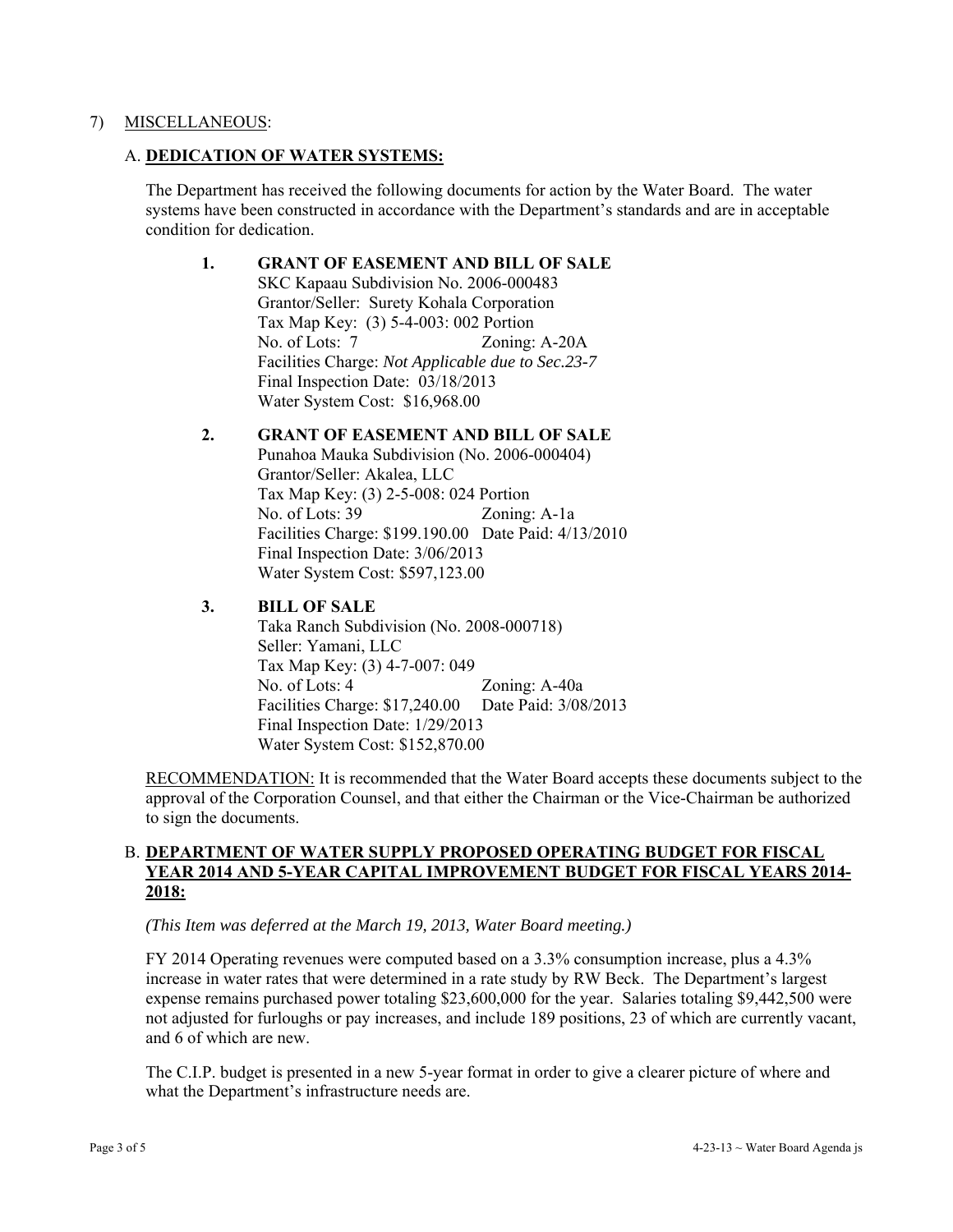RECOMMENDATION: It is recommended that the Water Board approve the Department's FY 2014 Operating budget and 5-year C.I.P. budgets for Fiscal Years 2014-2018 on this second of two readings. A public hearing on the proposed Operating Budget for FY 2014 and 5-Year Capital Improvement Budget for Fiscal Years 2014-2018 was held on March 19, 2013.

## C. **RENEWAL OF CONTRACT FOR MAINTENANCE AGREEMENT – SOUTH KOHALA,HĀMĀKUA, AND LAUPĀHOEHOE SITES (BRANTLEY CENTER, INC.):**

Brantley Center, Inc., presently has a Maintenance Agreement for site maintenance for the Department's South Kohala, Hāmākua, and Laupāhoehoe tank and pump sites. They are requesting to renew the Agreement from July 1, 2013 to June 30, 2014. The new rates would be as follows:

|                 | Total:                                      | <b>\$88,090.80</b> |
|-----------------|---------------------------------------------|--------------------|
| Laupāhoehoe --  | $$671.35/month x 12 months =$               | \$8.056.20         |
| Hāmākua --      | \$2,676.51/month x 12 months = \$32,118.12  |                    |
| South Kohala -- | \$3,993.04/month x 12 months = $$47,916.48$ |                    |

The Department has the right to award the contract to Brantley Center, Inc., without advertising or calling for bids, according to Hawai'i Revised Statutes Section 103D-1010. Brantley Center, Inc., has submitted the necessary documents to meet the requirements as a qualified rehabilitation facility.

The proposed Agreement includes a 2.5% increase from their last contract for FY2012-2013.

Brantley Center's performance has been satisfactory, and the costs are reasonable. A total of 41 sites are covered by this agreement.

RECOMMENDATION: It is recommended that the Board award the contract for the RENEWAL OF CONTRACT FOR MAINTENANCE AGREEMENT – SOUTH KOHALA,HĀMĀKUA, AND LAUPĀHOEHOE SITES (BRANTLEY CENTER, INC.) to Brantley Center, Inc., for a period from July 1, 2013 to June 30, 2014 at a total cost of \$88,090.80, and that either the Chairperson or the Vice-Chairperson be authorized to sign the documents, subject to approval by Corporation Counsel.

## D. **AD HOC FINANCE COMMITTEE REPORT:**

The Water Board's Ad Hoc Finance Committee Chairperson, Mr. Art Taniguchi, has been investigating the three focus areas (DWS's policies on credit card use, cash control and vehicle take-home), which encompass the scope of the Committee's work. At this meeting, the Committee may do the following:

Discussion of DWS's cash handling procedures and proposed changes.

## E. **MANAGER-CHIEF ENGINEER'S QUARTERLY UPDATE:**

Report on the first quarter of 2013 by the Manager-Chief Engineer, with discussion.

## F. **ENERGY MANAGEMENT ANALYST UPDATE:**

The Energy Management Analyst will provide an update on significant changes or noteworthy areas relating to energy use and the Department's Green Initiatives.

## G. **MONTHLY PROGRESS REPORT**:

Submission of Progress Report of Projects by the Department. Department personnel will be available to respond to questions by the Board regarding the status/progress of any project.